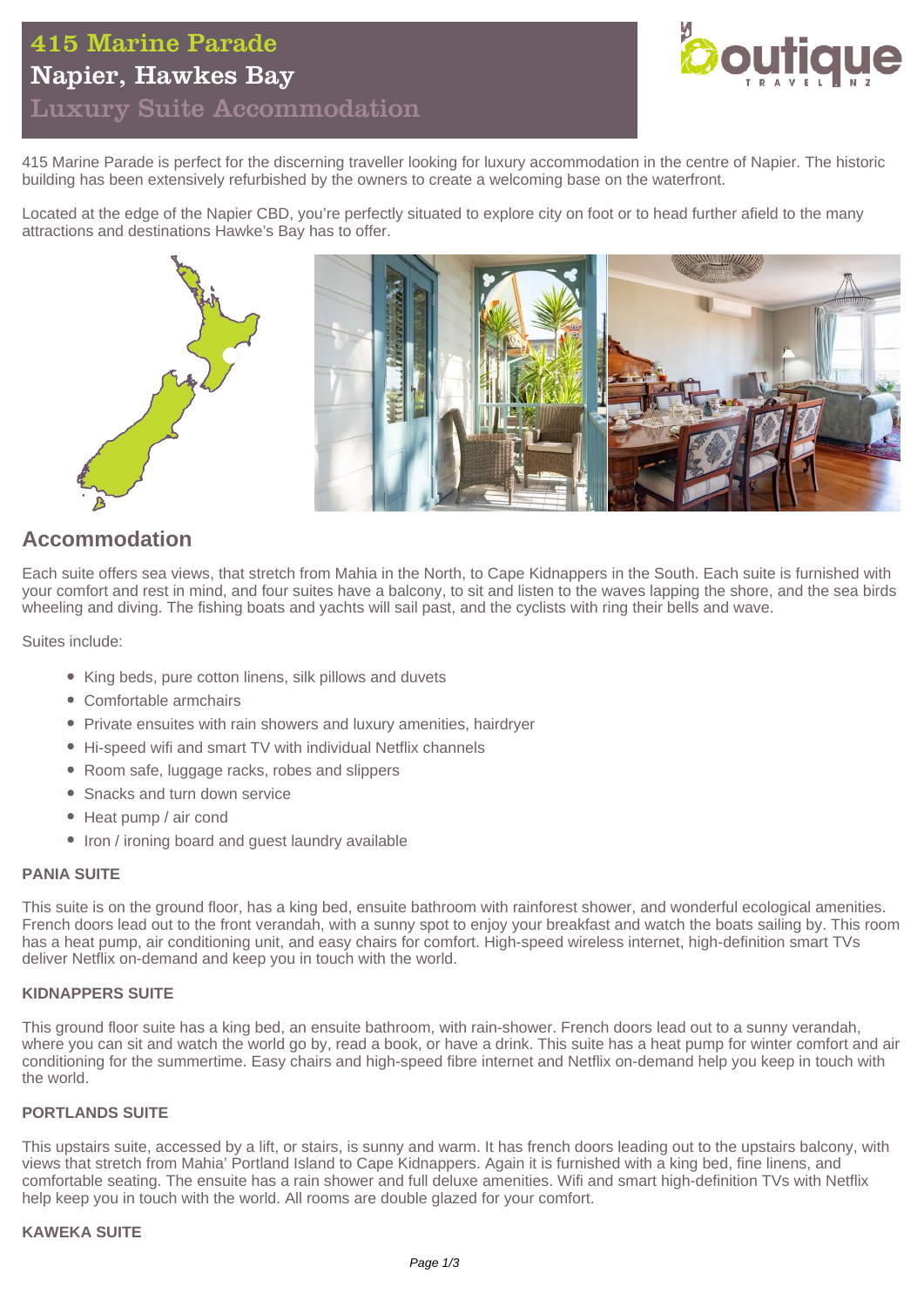

This upstairs suite, our largest, has a California king bed, that can be split into two full-sized single beds. It has wonderful views of our shoreline, and access to the balcony through the doors at the end of the hall. It has a lovely seating area and a wonderful rain-shower in the ensuite. It is warmed by a heat pump in the winter and cooled in summer with air conditioning, which is selfadjustable. A smart TV and high-speed fibre internet keep you connected to the world.

## **PINNACLES SUITE**:

This sunny upstairs suite looks out toward Cape Kidnappers. It is furnished with a king bed, luxury linens, and a modern ensuite with a large rain shower. The amenities in the bathroom are first class, and the french doors out to the balcony are shuttered for privacy, and a breeze in the summer. The smart TV and high-speed internet keep you connected with loved ones at home.

Meals

- Breakfast cooked and continental
- Morning and afternoon teas
- Canapes and drinks on arrival night
- Room snacks replenished daily

#### **Facilities**

- Guest Laundry, iron / ironing board
- Electric bikes available
- Ensuited suites with king beds and luxury linens
- Nespresso machines and selection of teas
- Heat pumps / air cond units in each suite
- Hi-speed internet, smart TVs

### **Price: \$365 to \$465**

#### ROOMS 5 | MAX GUESTS 10



## **Directions**

415 Marine Parade is approx. 6 kms from Hawkes Bay Airport, and just a few minutes drive from State Highway 2, on the waterfront in Napier City.

Taupo is 90 minutes by car, and flights to all main centres leave regularly from Napier Airport.

## **Terms**

**MINIMUM STAY** One night during the week, two-night minimum stay at the weekends